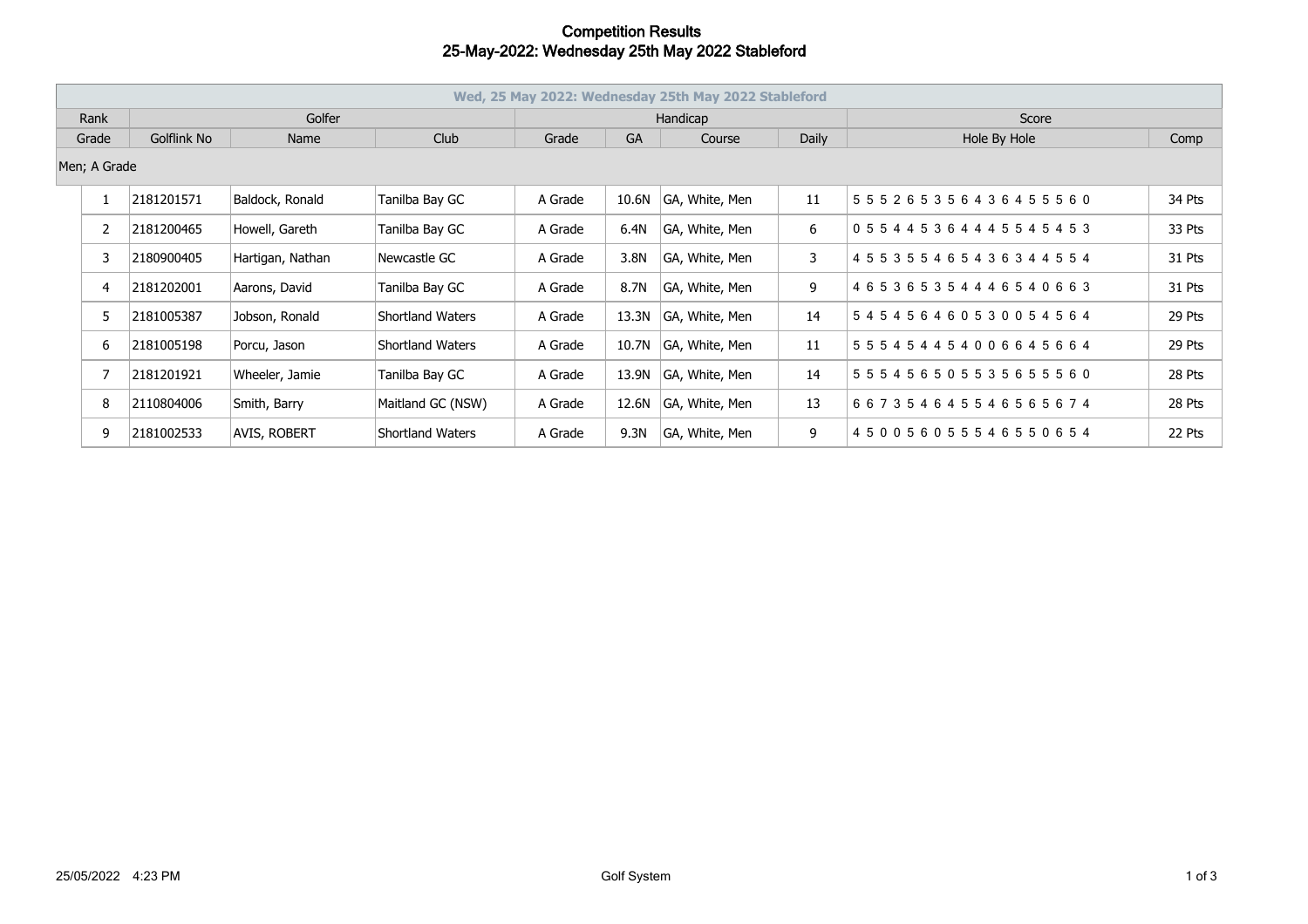## **Competition Results 25-May-2022: Wednesday 25th May 2022 Stableford**

| Rank           | Golfer      |                   |                | Handicap       |           |                |              | Score              |               |
|----------------|-------------|-------------------|----------------|----------------|-----------|----------------|--------------|--------------------|---------------|
| Grade          | Golflink No | Name              | Club           | Grade          | <b>GA</b> | Course         | <b>Daily</b> | Hole By Hole       | Comp          |
| Men; B Grade   |             |                   |                |                |           |                |              |                    |               |
| $\mathbf{1}$   | 2110700837  | Longworth, Paul   | Kurri GC       | <b>B</b> Grade | 21.2N     | GA, White, Men | 22           | 455356365407556065 | <b>36 Pts</b> |
| $\overline{2}$ | 2181200055  | Gresham, John     | Tanilba Bay GC | <b>B</b> Grade | 20.7N     | GA, White, Men | 22           | 656367475546655564 | 35 Pts        |
| 3              | 2181201695  | Patterson, Keith  | Tanilba Bay GC | <b>B</b> Grade | 18.4N     | GA, White, Men | 19           | 406565466035544560 | 33 Pts        |
| 4              | 2181201812  | Bevz, Oscar       | Tanilba Bay GC | <b>B</b> Grade | 15.0N     | GA, White, Men | 15           | 566445366446556564 | 33 Pts        |
| 5              | 2181202596  | Clayton, John     | Tanilba Bay GC | <b>B</b> Grade | 15.4N     | GA, White, Men | 16           | 550060364536546644 | 32 Pts        |
| 6              | 2181200310  | Chapman, Gary     | Tanilba Bay GC | <b>B</b> Grade | 19.3N     | GA, White, Men | 20           | 656356466636050564 | 31 Pts        |
| $\overline{7}$ | 2110700472  | Meehan, Allan     | Kurri GC       | <b>B</b> Grade | 17.2N     | GA, White, Men | 18           | 460455366636666460 | 30 Pts        |
| 8              | 2181200211  | Brown, Richard    | Tanilba Bay GC | <b>B</b> Grade | 20.9N     | GA, White, Men | 22           | 667466466556756664 | 29 Pts        |
| 9              | 2181200632  | Moran, Les        | Tanilba Bay GC | <b>B</b> Grade | 16.5N     | GA, White, Men | 17           | 667340406405555504 | 28 Pts        |
| 10             | 2181202734  | Langdon, Ian      | Tanilba Bay GC | <b>B</b> Grade | 14.6N     | GA, White, Men | 15           | 556366400535656054 | 27 Pts        |
| 11             | 2181203013  | Cottrell, Brian   | Tanilba Bay GC | <b>B</b> Grade | 20.3N     | GA, White, Men | 21           | 055366405640065574 | 27 Pts        |
| 12             | 2181200717  | Richards, Philip  | Tanilba Bay GC | <b>B</b> Grade | 16.2N     | GA, White, Men | 17           | 660355465545560060 | 26 Pts        |
| 13             | 2181201134  | Osborne, William  | Tanilba Bay GC | <b>B</b> Grade | 21.2N     | GA, White, Men | 22           | 066466500605765663 | 25 Pts        |
| 14             | 2110701573  | Holwell, Chris    | Kurri GC       | <b>B</b> Grade | 19.0N     | GA, White, Men | 20           | 766565565447000573 | 25 Pts        |
| 15             | 2181203213  | Hartigan, Stephen | Tanilba Bay GC | <b>B</b> Grade | 20.2N     | GA, White, Men | 21           | 550067460636706774 | 22 Pts        |
| 16             | 2181200403  | Hamson, Leslie    | Tanilba Bay GC | <b>B</b> Grade | 21.2N     | GA, White, Men | 22           | 000560400046605004 | 15 Pts        |